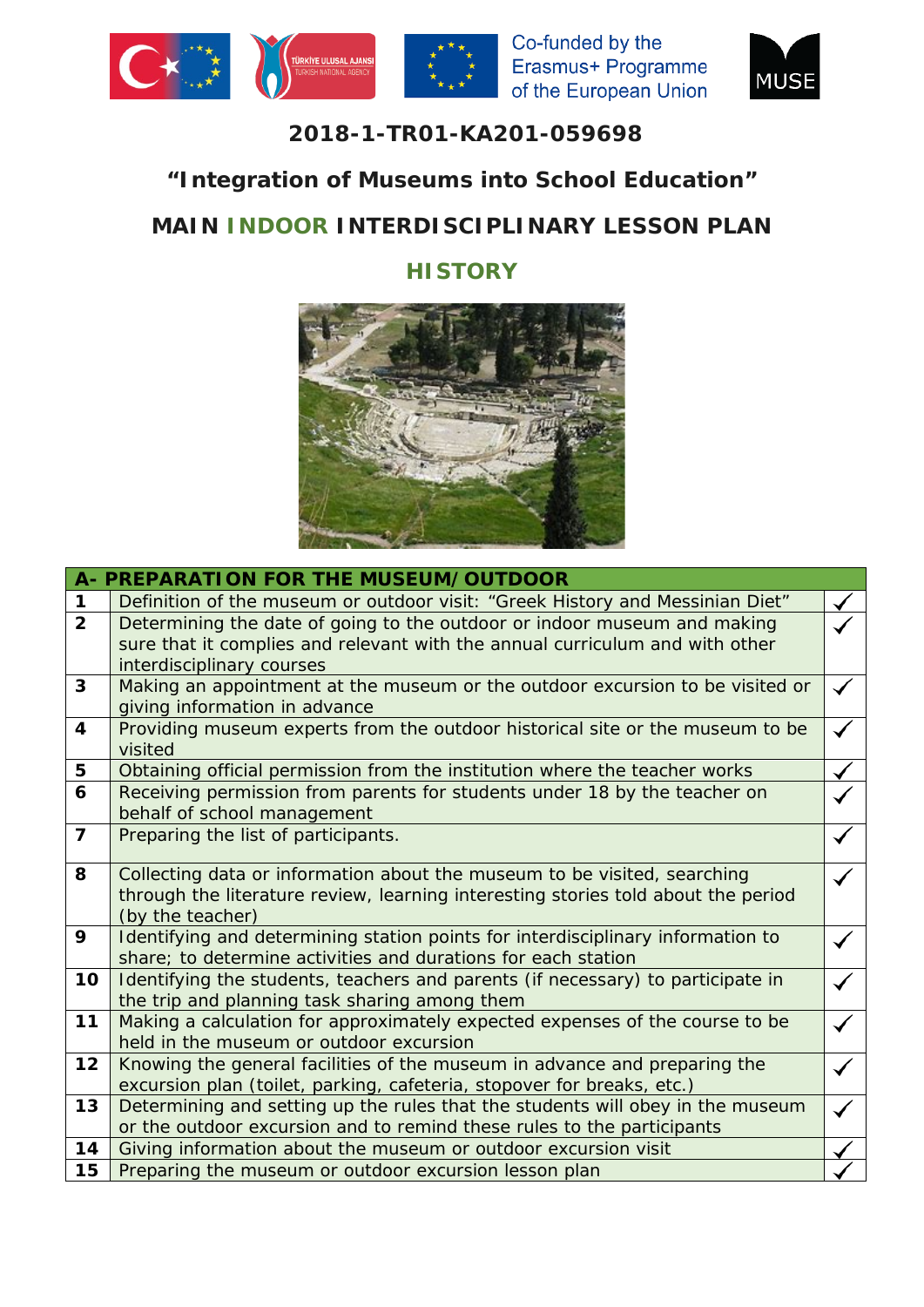|    | 16 Preparing activities, worksheets, pre-test and post-test questionnaires and  |  |
|----|---------------------------------------------------------------------------------|--|
|    | evaluation scales for these documents.                                          |  |
|    | 17 Preparation and taking security measures related to the trip.                |  |
| 18 | Implementation of a knowledge test to increase students' curiosity and motivate |  |
|    | them for expeditionary learning before the trip                                 |  |

#### **EXPEDITIONARY INTERDISCIPLINARY LESSON PLAN FOR MUSEUMS OR INDOOR /OUTDOOR CLASSROOMS**

| $\mathbf 1$             | NAME OF THE SCHOOL        | 3rd Gymnasium of Nikaia-Athens                |  |
|-------------------------|---------------------------|-----------------------------------------------|--|
| $\overline{2}$          | <b>LESSON</b>             | History "Greek History and Messinian diet"    |  |
|                         |                           | (synonymous of Mediterranean Diet)            |  |
| $\mathbf{3}$            | <b>CLASS / CLASSES</b>    | 1st grade                                     |  |
| $\overline{\mathbf{4}}$ | <b>TOTAL TIME</b>         | $45' + 45' + 45'$                             |  |
|                         |                           | 3 hours                                       |  |
| 5                       | <b>SITE TO VISIT</b>      | Museum of the Messinian Diet                  |  |
| 6                       | PLACE AND TIME OF         | School entrance - 08.30 AM                    |  |
|                         | <b>DEPARTURE</b>          |                                               |  |
|                         |                           |                                               |  |
| $\overline{\mathbf{z}}$ | PLACE AND TIME OF ARRIVAL | School entrance -13.3 AM                      |  |
| 8                       | <b>AIMS / OBJECTIVES</b>  | Students will be able:                        |  |
|                         |                           |                                               |  |
|                         |                           | To understand that the world in which         |  |
|                         |                           | they live is the result of an evolutionary    |  |
|                         |                           | course, with subjects of human actions        |  |
|                         |                           | To be able, through knowledge of the          |  |
|                         |                           | past, to understand the present, to think     |  |
|                         |                           | about its problems and to plan                |  |
|                         |                           | responsibly for their future                  |  |
|                         |                           | Realize their personal responsibility for the |  |
|                         |                           | society in which they live.                   |  |
|                         |                           | To form, through the study of individual      |  |
|                         |                           | cultures and their contribution to world      |  |
|                         |                           | culture, a spirit of moderation, tolerance    |  |
|                         |                           | and respect for the different.                |  |
|                         |                           | To build, through the study of their own      |  |
|                         |                           | culture, their cultural identity.             |  |
|                         |                           | To realize the need to select and critically  |  |
|                         |                           |                                               |  |
|                         |                           | evaluate historical sources.                  |  |
|                         |                           |                                               |  |
|                         |                           |                                               |  |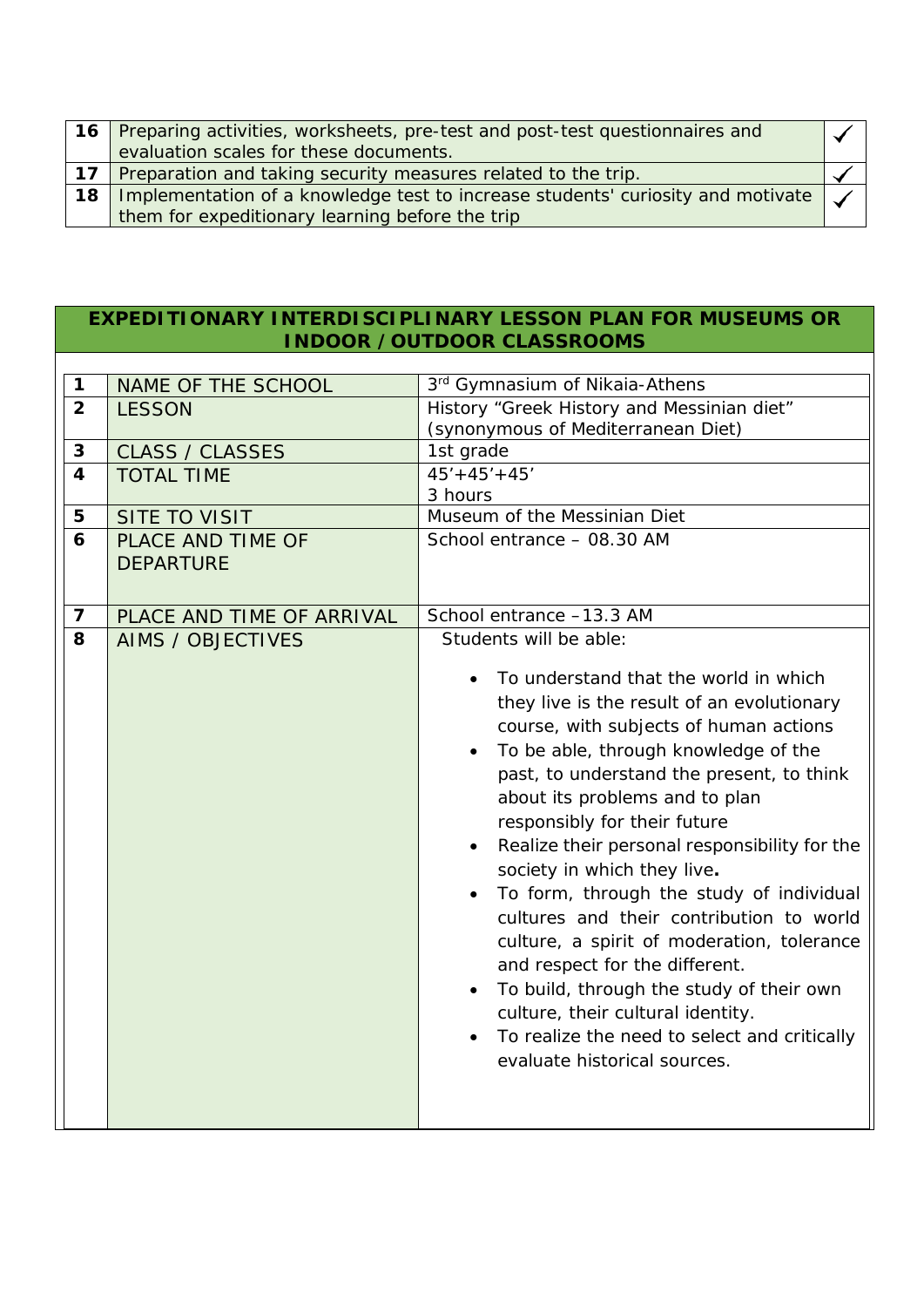| 9  | <b>OUTDOOR EXPEDITIONARY</b><br>LESSON STAFF (PARENTS /<br>TEACHERS) | History teacher<br>Geography teacher<br>Visual Art teacher |
|----|----------------------------------------------------------------------|------------------------------------------------------------|
| 10 | <b>TRANSPORTER &amp; VEHICLE</b><br><b>INFORMATION</b>               | By school bus                                              |

| 2 <sup>ND</sup> GRADE HISTORY LESSON DAILY COURSE PLAN |       |                |                    |                              |                                                          |  |  |  |
|--------------------------------------------------------|-------|----------------|--------------------|------------------------------|----------------------------------------------------------|--|--|--|
| <b>CLASS</b>                                           | 1st   | <b>SUBJECT</b> | *Greek History and | <b>DATE</b>                  | $20 - 02 - 20$                                           |  |  |  |
|                                                        | grade | <b>TOPIC</b>   | Mediterranean Diet | <b>COURSE</b><br><b>HOUR</b> | $45' + 45' +$<br>$45' +$<br>$45' + 45' + 15'$<br>4 hours |  |  |  |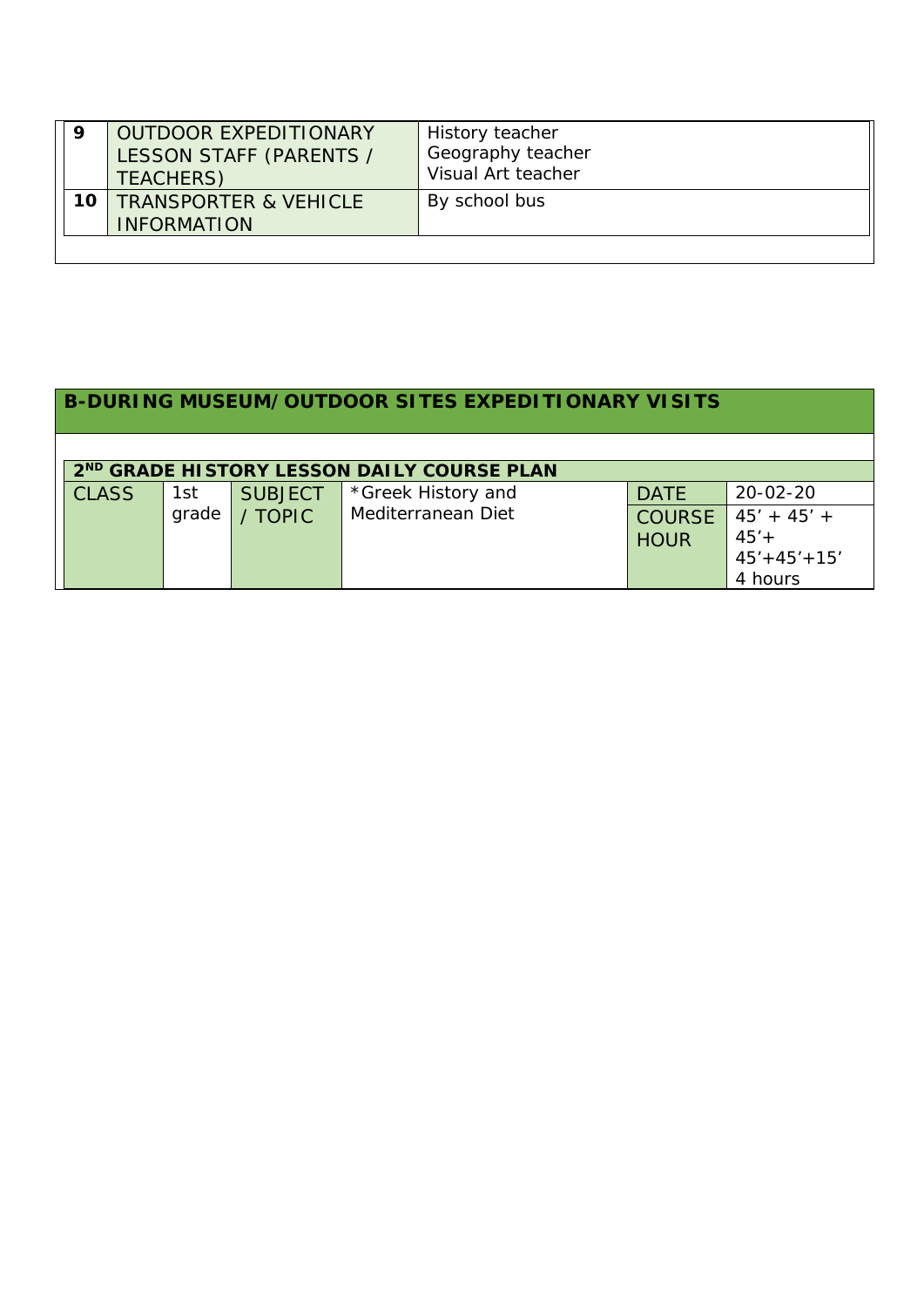|                   | <b>OBJECTIVES:</b>                                                                                                                                                              |
|-------------------|---------------------------------------------------------------------------------------------------------------------------------------------------------------------------------|
|                   | <b>1.</b> To introduce students to the historical course of Mediterranean diet from<br>antiquity to the present day                                                             |
|                   | 2. To cultivate analytical and synthetic ability                                                                                                                                |
|                   | 3. To gradually familiarise students to the special vocabulary concerning<br>History and elements of nutrition                                                                  |
|                   | 4. To realize that understanding the role of nutrition and diet for the ancient<br>society requires the study of all aspects of it (economic, cultural,<br>religious, etc.)     |
|                   | 5. To identify the causes and results of the Messinian diet                                                                                                                     |
|                   | 6. To acquire the ability to distinguish, in historical testimonies about<br>ancient nutrition, facts, causes, opinions, etc                                                    |
| <b>OBJECTIVES</b> | 7. To develop a positive attitude towards the study of the past as a factor of<br>understanding the society                                                                     |
|                   | 8. To understand the way Greek land is connected to the production of the<br>specific foods of the Messinian Diet (Geography)                                                   |
|                   | 9. To realize the contribution of the Mediterranean Diet to world culture.                                                                                                      |
|                   | 10. To have direct / indirect connection of the ancient theatre to the course<br>content of History                                                                             |
|                   | 11. To compare art pieces related to Mediterranean Diet of different historical<br>periods and identify similarities and differences. (Art)                                     |
|                   | 12. To analyse different art captures and identify the relationships between<br>the historical, political and cultural elements of classical era concerning<br>nutrition. (Art) |
|                   | 13. To find out the connection between geographical location and the choices<br>people make about their nutrition (Geography)                                                   |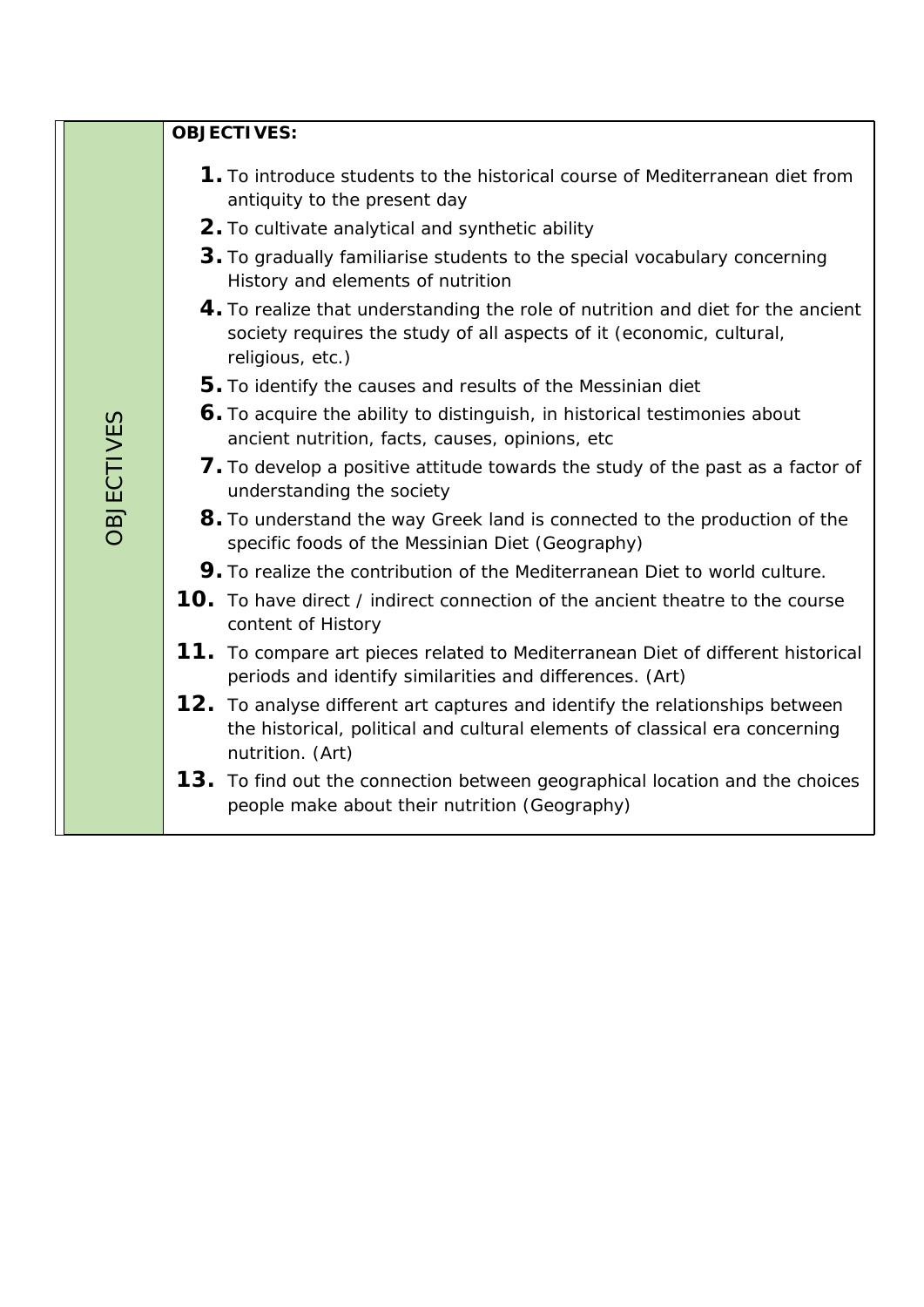|                 |                                         |                                                                                                                                                                                                                                                 | FOR THE TEACHERS:                                                                                                                                                                                                                                                            |  |  |  |  |
|-----------------|-----------------------------------------|-------------------------------------------------------------------------------------------------------------------------------------------------------------------------------------------------------------------------------------------------|------------------------------------------------------------------------------------------------------------------------------------------------------------------------------------------------------------------------------------------------------------------------------|--|--|--|--|
|                 |                                         |                                                                                                                                                                                                                                                 | 1. Improve the skills for collaboration with teachers of different subjects.                                                                                                                                                                                                 |  |  |  |  |
|                 |                                         |                                                                                                                                                                                                                                                 | 2. Improve the skills for organising interdisciplinary outdoor lesson plans.                                                                                                                                                                                                 |  |  |  |  |
|                 |                                         | 3. Structure and implement learning activities that increase students'<br>interest.                                                                                                                                                             |                                                                                                                                                                                                                                                                              |  |  |  |  |
|                 |                                         |                                                                                                                                                                                                                                                 | FOR THE STUDENTS:                                                                                                                                                                                                                                                            |  |  |  |  |
|                 | <b>ACHIEVEMENTS</b>                     | 1. Familiarize themselves with the process of investigating and evaluating<br>historical information.<br>2. Familiarize themselves with observing the place as a source of                                                                      |                                                                                                                                                                                                                                                                              |  |  |  |  |
|                 |                                         |                                                                                                                                                                                                                                                 | information.<br>3. Approach primary sources and draw necessary information from them to<br>interpret historical elements in an archaeological site.                                                                                                                          |  |  |  |  |
|                 |                                         |                                                                                                                                                                                                                                                 | 4. Understand the significance of the Mediterranean products for the<br>development of economy and civilisation (Geography, Arts)<br>5. Make assumptions based on primary sources and draw conclusions.<br>6. Understand that the action depended on specific factors of the |  |  |  |  |
|                 |                                         | environment in which they lived.<br>7. Use of new technologies                                                                                                                                                                                  |                                                                                                                                                                                                                                                                              |  |  |  |  |
|                 |                                         | 8. Ask questions by setting effective parameters and use cross-reference                                                                                                                                                                        |                                                                                                                                                                                                                                                                              |  |  |  |  |
|                 |                                         | information.                                                                                                                                                                                                                                    |                                                                                                                                                                                                                                                                              |  |  |  |  |
|                 | <b>CONCEPTS AND</b><br><b>TARGETS</b>   | * THEMATIC: History of the Messinian Diet/Mediterranean Diet.<br>* SPECIFIC: The place and plants in Mediterranean.<br>* RELATIONSHIP BETWEEN DISCIPLINES: Associating with<br>Geography - Arts (architecture, painting, sculpture)-Mythology - |                                                                                                                                                                                                                                                                              |  |  |  |  |
|                 |                                         |                                                                                                                                                                                                                                                 | Economics.                                                                                                                                                                                                                                                                   |  |  |  |  |
|                 | <b>METHODS AND</b><br><b>TECHNIQUES</b> |                                                                                                                                                                                                                                                 | The scenario is theoretically based on Piaget, Bruner and<br>Vygotsky's rebuilt approach (building knowledge step by<br>step, through creative activities of students themselves,<br>discovery and collaborative learning                                                    |  |  |  |  |
|                 |                                         |                                                                                                                                                                                                                                                 | 1. Inquiry based learning ((students follow specific suggestions<br>and engage in exploratory and collaborative activities<br>2. Place-based learning across disciplines<br>3. Direct observation                                                                            |  |  |  |  |
|                 |                                         |                                                                                                                                                                                                                                                 | 4. Experiential learning using ICT<br>5. Collaborative learning<br>6. Differentiated learning                                                                                                                                                                                |  |  |  |  |
|                 | <b>TOOL-MATERIAL</b>                    |                                                                                                                                                                                                                                                 | 1. Worksheets                                                                                                                                                                                                                                                                |  |  |  |  |
| (Products to be |                                         |                                                                                                                                                                                                                                                 | 2. Camera<br>3. The museum's map                                                                                                                                                                                                                                             |  |  |  |  |
|                 |                                         | used in the course)                                                                                                                                                                                                                             | 4. Guidelines                                                                                                                                                                                                                                                                |  |  |  |  |
|                 |                                         |                                                                                                                                                                                                                                                 | Notebooks<br>5.                                                                                                                                                                                                                                                              |  |  |  |  |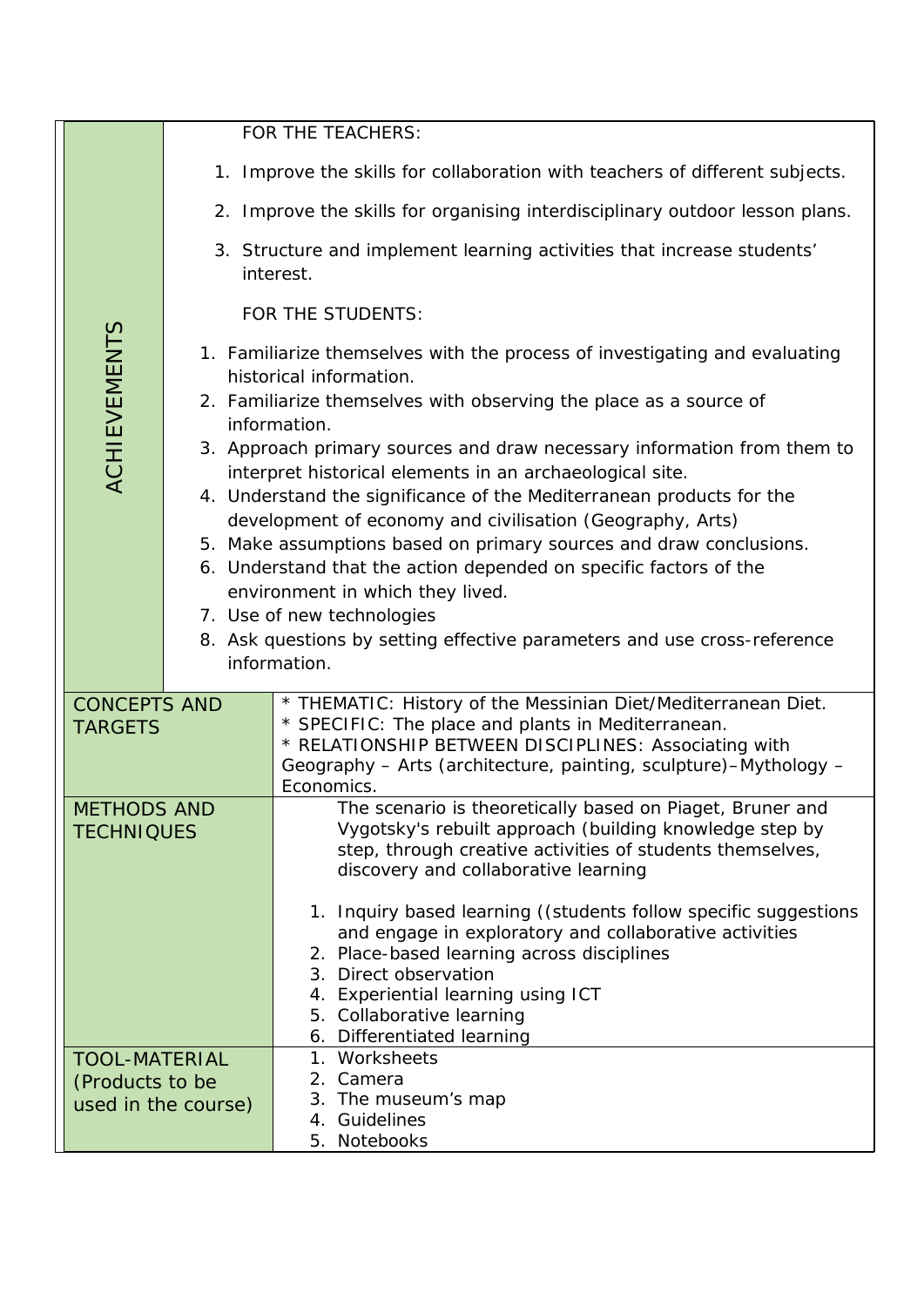| <b>ACTIVITIES TO BE</b>                                                                                                                                                                                                                                                                                                                                                                                                                                                                                                                                                                                                                                                                                   | <b>Enquiry</b>                                              |                                                                                                                                                                                                                                                                     |  |
|-----------------------------------------------------------------------------------------------------------------------------------------------------------------------------------------------------------------------------------------------------------------------------------------------------------------------------------------------------------------------------------------------------------------------------------------------------------------------------------------------------------------------------------------------------------------------------------------------------------------------------------------------------------------------------------------------------------|-------------------------------------------------------------|---------------------------------------------------------------------------------------------------------------------------------------------------------------------------------------------------------------------------------------------------------------------|--|
| <b>IMPLEMENTED</b>                                                                                                                                                                                                                                                                                                                                                                                                                                                                                                                                                                                                                                                                                        |                                                             |                                                                                                                                                                                                                                                                     |  |
|                                                                                                                                                                                                                                                                                                                                                                                                                                                                                                                                                                                                                                                                                                           | <b>Observation</b>                                          |                                                                                                                                                                                                                                                                     |  |
|                                                                                                                                                                                                                                                                                                                                                                                                                                                                                                                                                                                                                                                                                                           | <b>Description</b>                                          |                                                                                                                                                                                                                                                                     |  |
|                                                                                                                                                                                                                                                                                                                                                                                                                                                                                                                                                                                                                                                                                                           | Interpretation                                              |                                                                                                                                                                                                                                                                     |  |
|                                                                                                                                                                                                                                                                                                                                                                                                                                                                                                                                                                                                                                                                                                           |                                                             |                                                                                                                                                                                                                                                                     |  |
|                                                                                                                                                                                                                                                                                                                                                                                                                                                                                                                                                                                                                                                                                                           | Comparison                                                  |                                                                                                                                                                                                                                                                     |  |
|                                                                                                                                                                                                                                                                                                                                                                                                                                                                                                                                                                                                                                                                                                           | <b>Creative thinking.</b>                                   |                                                                                                                                                                                                                                                                     |  |
|                                                                                                                                                                                                                                                                                                                                                                                                                                                                                                                                                                                                                                                                                                           |                                                             | PROCESSING AND IMPLEMENTATION OF THE LESSON                                                                                                                                                                                                                         |  |
|                                                                                                                                                                                                                                                                                                                                                                                                                                                                                                                                                                                                                                                                                                           | <b>OBSERVATION</b>                                          | Following the map given the students<br>observe the selected points of interest on<br>the spot and share the relevant<br>information.                                                                                                                               |  |
| <b>PROCESS</b>                                                                                                                                                                                                                                                                                                                                                                                                                                                                                                                                                                                                                                                                                            | <b>INFORMING</b>                                            | History teacher gives brief<br>information about the historical<br>place of Messinia and the changes<br>through time.<br>Visiting the interior of the museum,<br>Art teacher informs students about<br>art items, depicting elements of<br>Mediterranean nutrition. |  |
|                                                                                                                                                                                                                                                                                                                                                                                                                                                                                                                                                                                                                                                                                                           | <b>DATA COLLECTION</b>                                      | Students write down necessary notes and<br>take photos that they will use to respond<br>to their educational duties after the<br>museum visit.                                                                                                                      |  |
|                                                                                                                                                                                                                                                                                                                                                                                                                                                                                                                                                                                                                                                                                                           | <b>SAMPLE</b><br><b>COLLECTION (IF</b><br><b>AVAILABLE)</b> |                                                                                                                                                                                                                                                                     |  |
|                                                                                                                                                                                                                                                                                                                                                                                                                                                                                                                                                                                                                                                                                                           | <b>PROCEDURE</b>                                            |                                                                                                                                                                                                                                                                     |  |
| 1<br>1. Pre-educational tour classroom activities:<br>To make a first contact with the topic the teacher is asking questions in the<br>class followed by a debate in order to search for the<br>Pre-existing knowledge of students. Suggested questions:<br>- What kind of information do you have about the Messinian/Mediterranean<br>diet?<br>- What products do you know?<br>- What struck you?<br>- What are the differences between Mediterranean diet and contemporary<br>nutrition?<br>Then we visit the map of the Greek land and<br>discuss the following topics:<br>- Which of the products are cultivated in the Mediterranean countries?<br>- What are the main foods in Mediterranean Diet? |                                                             |                                                                                                                                                                                                                                                                     |  |
| $\overline{2}$                                                                                                                                                                                                                                                                                                                                                                                                                                                                                                                                                                                                                                                                                            | 2. During the preparation phase:                            |                                                                                                                                                                                                                                                                     |  |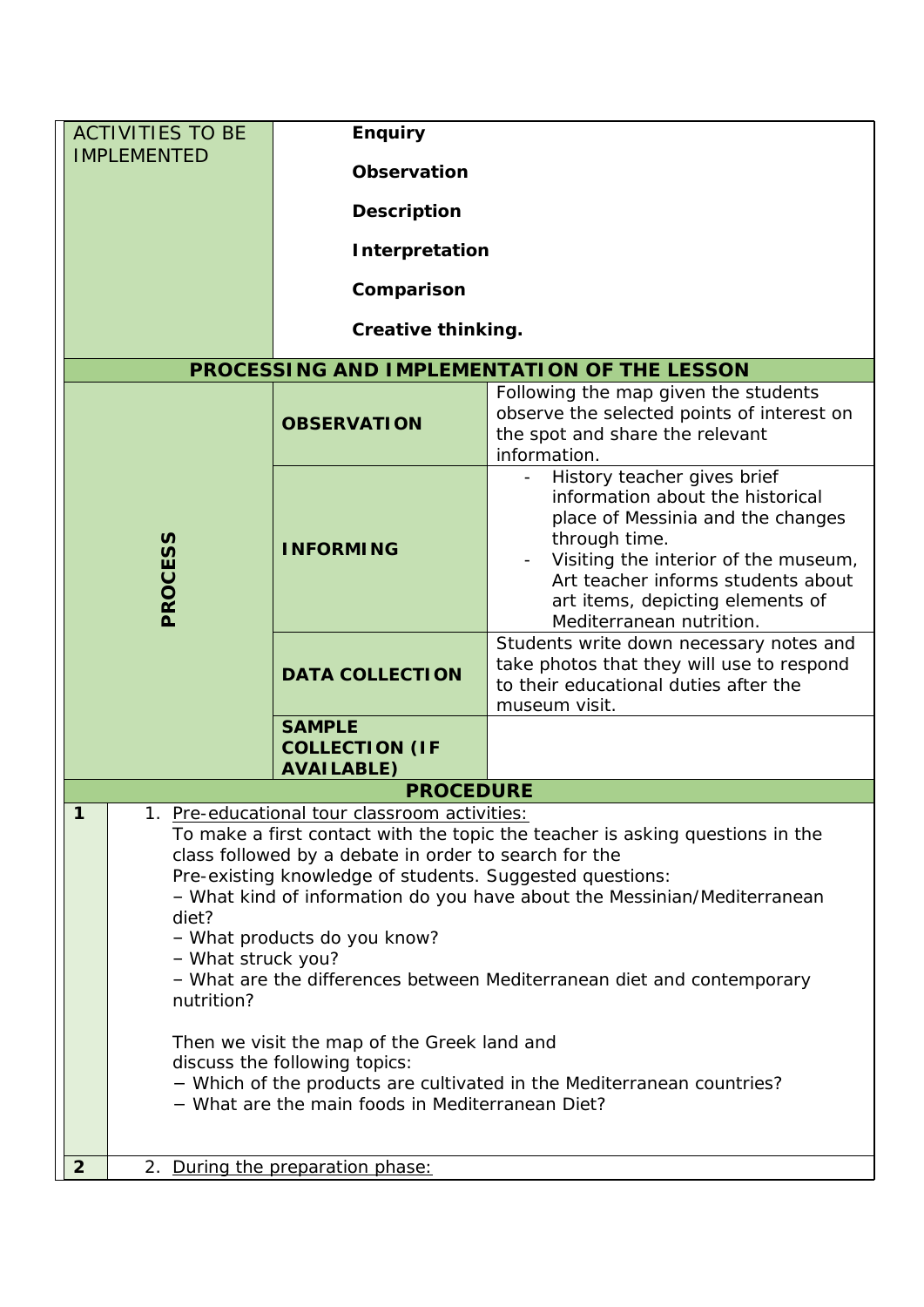|                   |                                                                                                                                                                                                                      | At Computer Lab, we project a presentation about the land of Messenia, the<br>geography of the district, the climate and we get information about the products<br>produced there. |                                                                                                                                              |  |  |  |
|-------------------|----------------------------------------------------------------------------------------------------------------------------------------------------------------------------------------------------------------------|-----------------------------------------------------------------------------------------------------------------------------------------------------------------------------------|----------------------------------------------------------------------------------------------------------------------------------------------|--|--|--|
|                   |                                                                                                                                                                                                                      |                                                                                                                                                                                   | Then we discuss about the products' significance for the economy, the commerce,                                                              |  |  |  |
|                   |                                                                                                                                                                                                                      |                                                                                                                                                                                   | and the civilisation from the ancient times until nowadays.<br>We also notice special vocabulary associated with Messinian Diet and products |  |  |  |
|                   | Finally, after discussing the appropriate behaviour for our museum's visit we<br>write down the behaviour rules and we agree on following them.                                                                      |                                                                                                                                                                                   |                                                                                                                                              |  |  |  |
| 3                 |                                                                                                                                                                                                                      | 3. During the educational excursion:                                                                                                                                              |                                                                                                                                              |  |  |  |
|                   |                                                                                                                                                                                                                      | We visit the museum of the Messinian Diet and we find out all the information                                                                                                     |                                                                                                                                              |  |  |  |
|                   | about products and their methods of cultivation. Students keep notes about their<br>nutritional value, popular recipes for cooking, traditional cooking pots as well as cooking<br>and methods tools for saving them |                                                                                                                                                                                   |                                                                                                                                              |  |  |  |
|                   |                                                                                                                                                                                                                      | 1                                                                                                                                                                                 | Self-evaluation test about the visit                                                                                                         |  |  |  |
| <b>EVALUATION</b> |                                                                                                                                                                                                                      | $\overline{2}$                                                                                                                                                                    | Making a story about the visit                                                                                                               |  |  |  |
|                   |                                                                                                                                                                                                                      | 3                                                                                                                                                                                 | Kahoot knowledge quiz                                                                                                                        |  |  |  |
|                   |                                                                                                                                                                                                                      |                                                                                                                                                                                   | Magdalini VLAMI                                                                                                                              |  |  |  |
|                   | <b>HISTORY TEACHER</b>                                                                                                                                                                                               |                                                                                                                                                                                   |                                                                                                                                              |  |  |  |